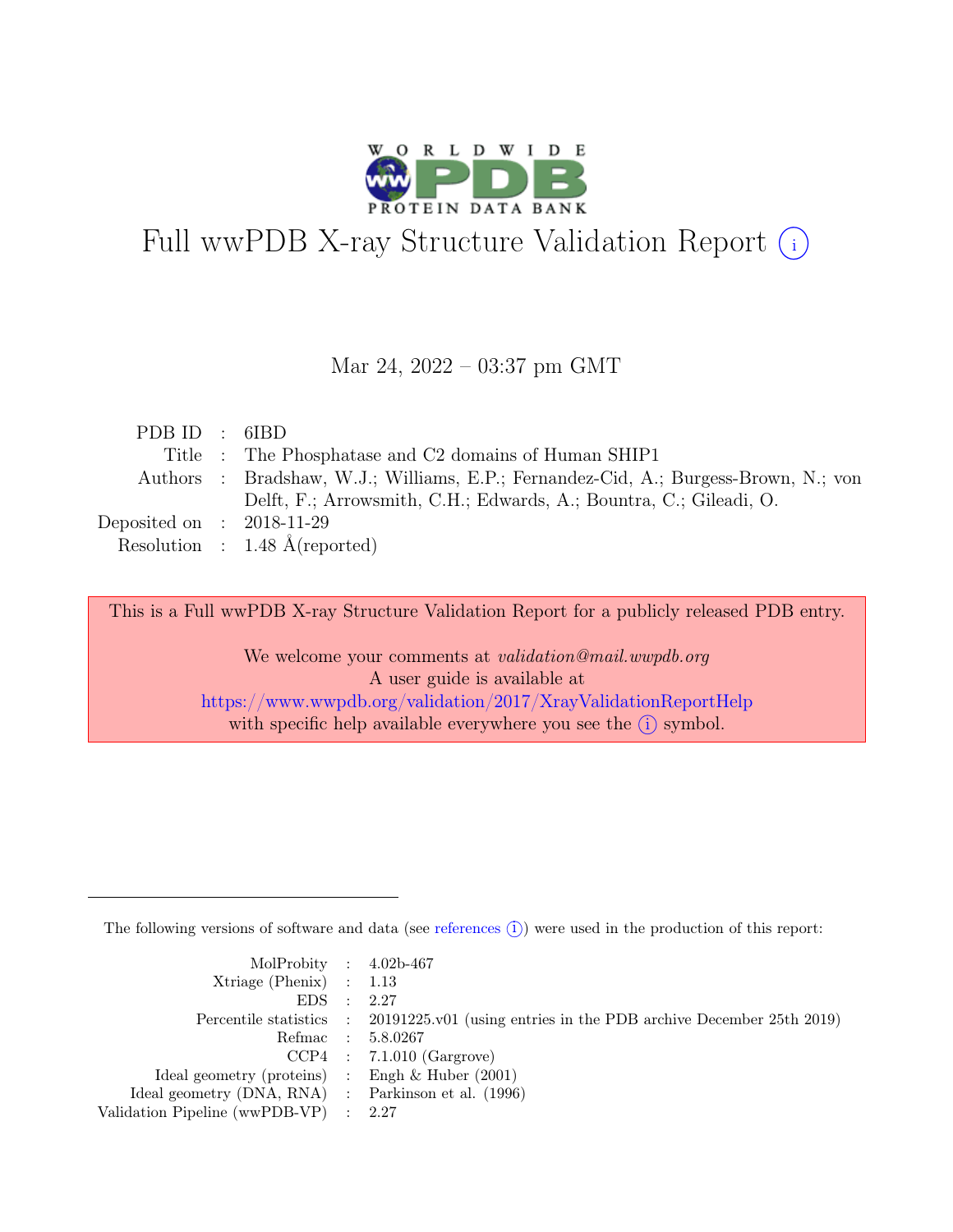# 1 Overall quality at a glance  $(i)$

The following experimental techniques were used to determine the structure: X-RAY DIFFRACTION

The reported resolution of this entry is 1.48 Å.

Percentile scores (ranging between 0-100) for global validation metrics of the entry are shown in the following graphic. The table shows the number of entries on which the scores are based.



| Metric                | Whole archive | Similar resolution                                  |
|-----------------------|---------------|-----------------------------------------------------|
|                       | $(\#Entries)$ | $(\# \text{Entries}, \text{resolution range}(\AA))$ |
| $R_{free}$            | 130704        | $\overline{4690}$ $(1.50-1.46)$                     |
| Clashscore            | 141614        | 4955 $(1.50-1.46)$                                  |
| Ramachandran outliers | 138981        | $4846 (1.50-1.46)$                                  |
| Sidechain outliers    | 138945        | $4844(1.50-1.46)$                                   |
| RSRZ outliers         | 127900        | $4614(1.50-1.46)$                                   |

The table below summarises the geometric issues observed across the polymeric chains and their fit to the electron density. The red, orange, yellow and green segments of the lower bar indicate the fraction of residues that contain outliers for  $\geq$ =3, 2, 1 and 0 types of geometric quality criteria respectively. A grey segment represents the fraction of residues that are not modelled. The numeric value for each fraction is indicated below the corresponding segment, with a dot representing fractions <=5% The upper red bar (where present) indicates the fraction of residues that have poor fit to the electron density. The numeric value is given above the bar.

| Mol      | $\sim$ $\sim$<br>'hain | Length | Quality of chain |    |
|----------|------------------------|--------|------------------|----|
| <b>T</b> | . .                    | 463    | 3%<br>91%        | 5% |

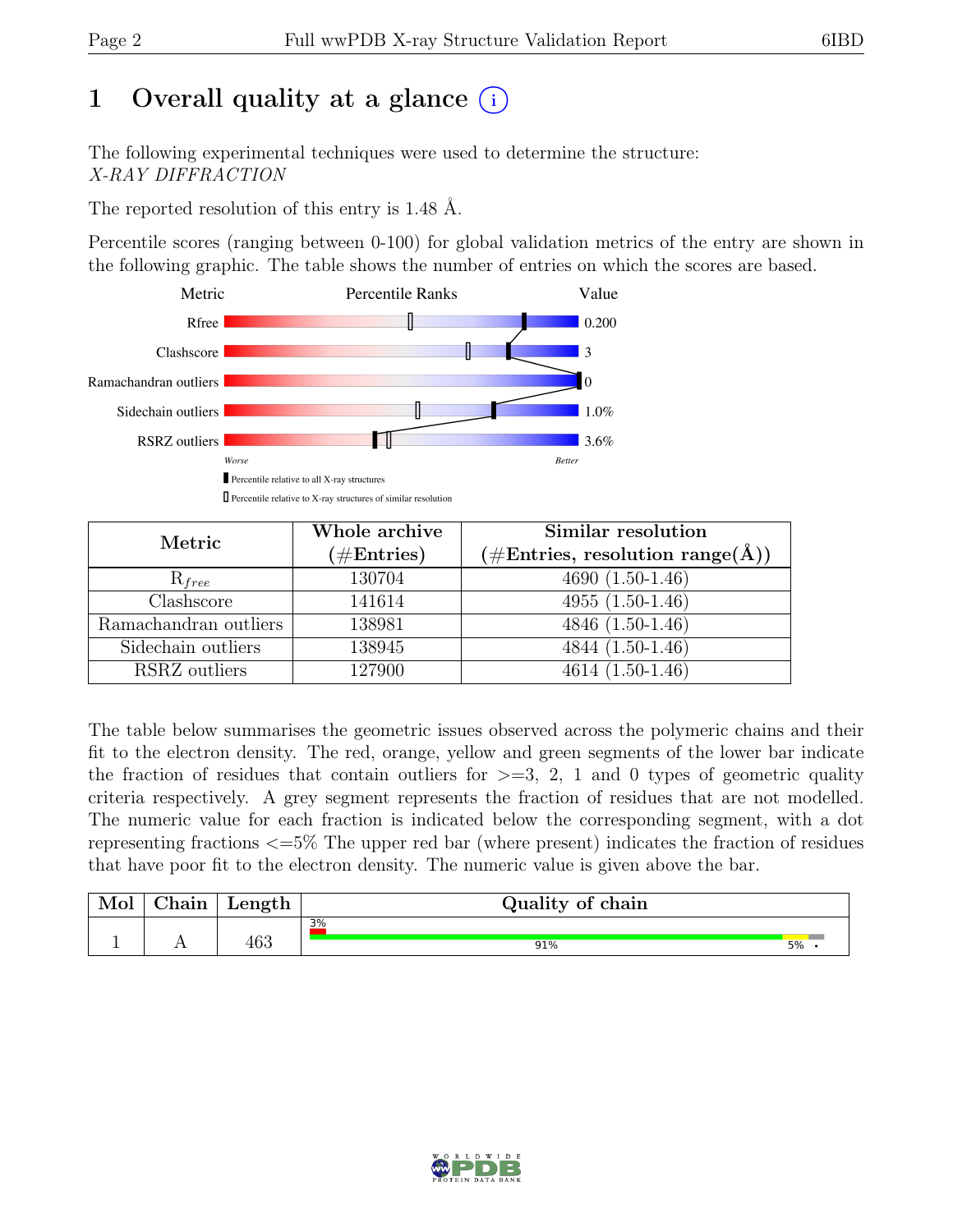# 2 Entry composition  $(i)$

There are 2 unique types of molecules in this entry. The entry contains 4116 atoms, of which 0 are hydrogens and 0 are deuteriums.

In the tables below, the ZeroOcc column contains the number of atoms modelled with zero occupancy, the AltConf column contains the number of residues with at least one atom in alternate conformation and the Trace column contains the number of residues modelled with at most 2 atoms.

• Molecule 1 is a protein called Phosphatidylinositol 3,4,5-trisphosphate 5-phosphatase 1.

| Mol | Chain | Residues | $\rm{Atoms}$  |      |          |     | $\text{ZeroOcc}$   AltConf   Trace |    |  |
|-----|-------|----------|---------------|------|----------|-----|------------------------------------|----|--|
|     |       | 448      | Total<br>3742 | 2410 | N<br>616 | 702 |                                    | ∠⊾ |  |

There are 2 discrepancies between the modelled and reference sequences:

|     | Chain   Residue   Modelled   Actual |        | Comment                       | Reference |
|-----|-------------------------------------|--------|-------------------------------|-----------|
| 394 | <b>SER</b>                          | $\sim$ | expression tag   UNP $Q92835$ |           |
| 395 | MET                                 | $\sim$ | expression tag   UNP $Q92835$ |           |

• Molecule 2 is water.

|  | Mol   Chain   Residues | Atoms | $ZeroOcc \   \$ AltConf |
|--|------------------------|-------|-------------------------|
|  | היים                   | Total |                         |

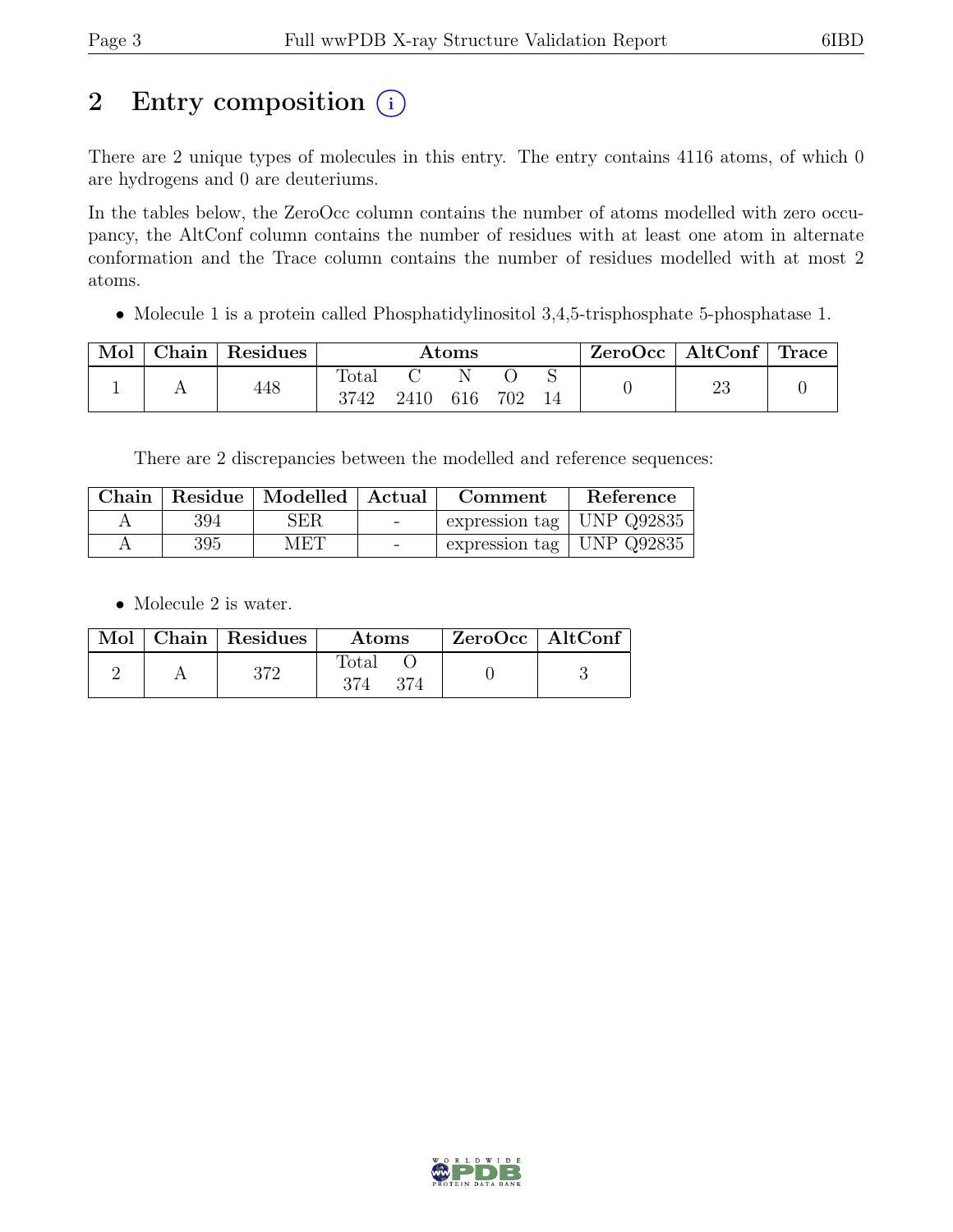# 3 Residue-property plots  $(i)$

These plots are drawn for all protein, RNA, DNA and oligosaccharide chains in the entry. The first graphic for a chain summarises the proportions of the various outlier classes displayed in the second graphic. The second graphic shows the sequence view annotated by issues in geometry and electron density. Residues are color-coded according to the number of geometric quality criteria for which they contain at least one outlier:  $green = 0$ , yellow  $= 1$ , orange  $= 2$  and red  $= 3$  or more. A red dot above a residue indicates a poor fit to the electron density (RSRZ > 2). Stretches of 2 or more consecutive residues without any outlier are shown as a green connector. Residues present in the sample, but not in the model, are shown in grey.

• Molecule 1: Phosphatidylinositol 3,4,5-trisphosphate 5-phosphatase 1



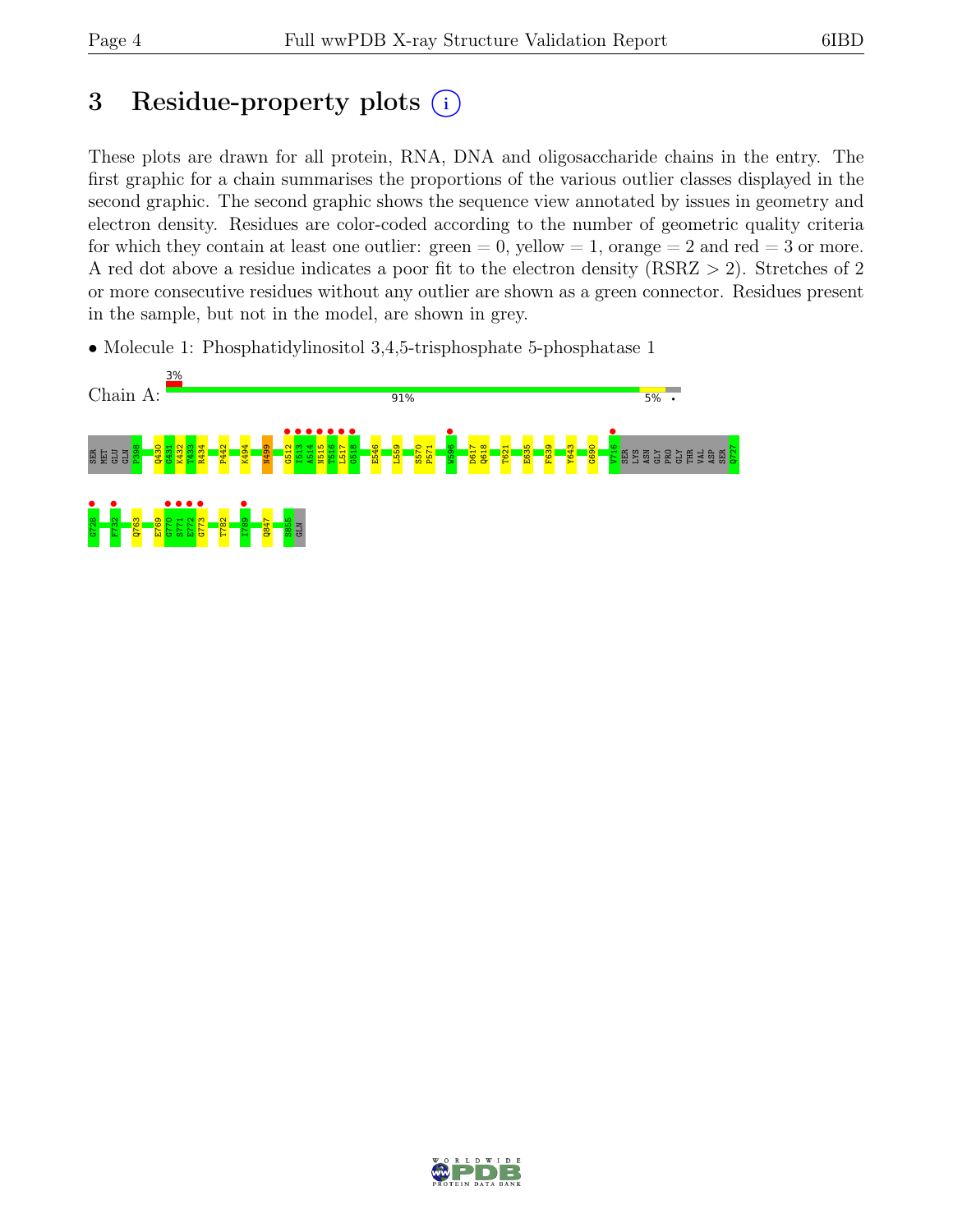# 4 Data and refinement statistics  $(i)$

| Property                                                             | Value                                                       | <b>Source</b> |
|----------------------------------------------------------------------|-------------------------------------------------------------|---------------|
| Space group                                                          | P 21 21 21                                                  | Depositor     |
| Cell constants                                                       | $62.89\text{\AA}$<br>$80.08\text{\AA}$<br>$90.27\text{\AA}$ | Depositor     |
| a, b, c, $\alpha$ , $\beta$ , $\gamma$                               | $90.00^\circ$<br>$90.00^\circ$<br>$90.00^\circ$             |               |
| Resolution $(A)$                                                     | 59.90<br>1.48<br>$\equiv$                                   | Depositor     |
|                                                                      | 59.90<br>$\equiv$ .<br>1.48                                 | <b>EDS</b>    |
| $\%$ Data completeness                                               | $100.0(59.90-1.48)$                                         | Depositor     |
| (in resolution range)                                                | $100.0(59.90-1.48)$                                         | <b>EDS</b>    |
| $R_{merge}$                                                          | 0.19                                                        | Depositor     |
| $\mathrm{R}_{sym}$                                                   | (Not available)                                             | Depositor     |
| $\langle I/\sigma(I) \rangle^{-1}$                                   | 1.54 (at $1.48\text{\AA})$                                  | Xtriage       |
| Refinement program                                                   | REFMAC 5.8.0238                                             | Depositor     |
| $R, R_{free}$                                                        | 0.173<br>0.201<br>$\overline{\phantom{a}}$                  | Depositor     |
|                                                                      | 0.173,<br>0.200                                             | DCC           |
| $R_{free}$ test set                                                  | $2057$ reflections $(2.69\%)$                               | wwPDB-VP      |
| Wilson B-factor $(A^2)$                                              | 16.0                                                        | Xtriage       |
| Anisotropy                                                           | 0.153                                                       | Xtriage       |
| Bulk solvent $k_{sol}(e/\mathring{A}^3)$ , $B_{sol}(\mathring{A}^2)$ | (Not available), (Not available)                            | <b>EDS</b>    |
| L-test for twinning <sup>2</sup>                                     | $< L >$ = 0.49, $< L^2 >$ = 0.33                            | Xtriage       |
| Estimated twinning fraction                                          | No twinning to report.                                      | Xtriage       |
| $F_o, F_c$ correlation                                               | 0.96                                                        | <b>EDS</b>    |
| Total number of atoms                                                | 4116                                                        | wwPDB-VP      |
| Average B, all atoms $(A^2)$                                         | 21.0                                                        | wwPDB-VP      |

Xtriage's analysis on translational NCS is as follows: The largest off-origin peak in the Patterson function is 5.00% of the height of the origin peak. No significant pseudotranslation is detected.

<sup>&</sup>lt;sup>2</sup>Theoretical values of  $\langle |L| \rangle$ ,  $\langle L^2 \rangle$  for acentric reflections are 0.5, 0.333 respectively for untwinned datasets, and 0.375, 0.2 for perfectly twinned datasets.



<span id="page-4-1"></span><span id="page-4-0"></span><sup>1</sup> Intensities estimated from amplitudes.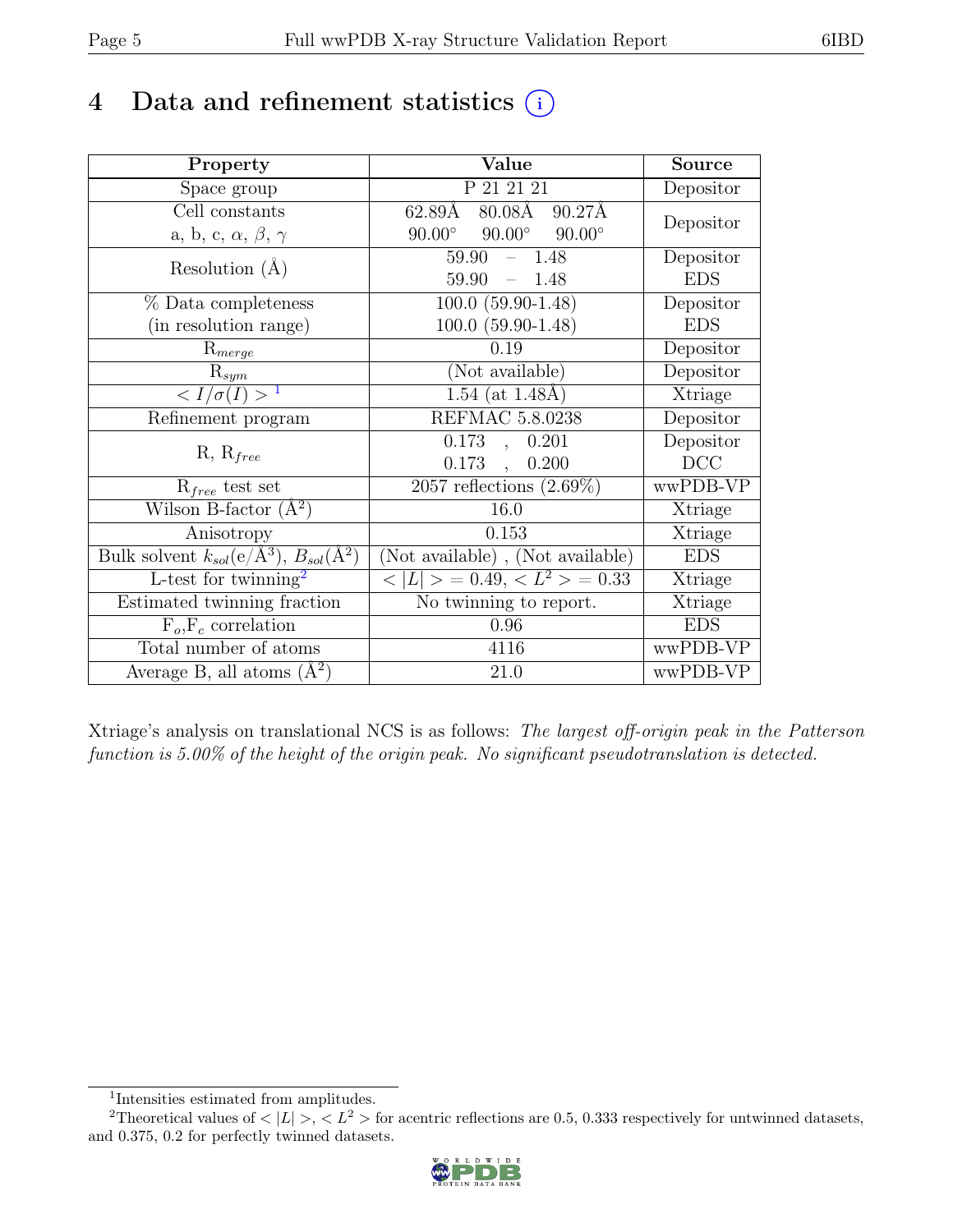# 5 Model quality  $(i)$

## 5.1 Standard geometry (i)

The Z score for a bond length (or angle) is the number of standard deviations the observed value is removed from the expected value. A bond length (or angle) with  $|Z| > 5$  is considered an outlier worth inspection. RMSZ is the root-mean-square of all Z scores of the bond lengths (or angles).

| $\operatorname{Mol}$ | Chain |      | Bond lengths                        | Bond angles |                 |  |
|----------------------|-------|------|-------------------------------------|-------------|-----------------|--|
|                      |       |      | RMSZ $\mid \#Z \mid >5$ RMSZ $\mid$ |             | # $ Z  > 5$     |  |
|                      |       | 0.76 | 0/3904                              | 0.91        | $2/5286$ (0.0%) |  |

There are no bond length outliers.

All (2) bond angle outliers are listed below:

| $\mid$ Mol $\mid$ Chain $\mid$ Res $\mid$ Type |     |             | Atoms                     | Observed( $^{\circ}$ )   Ideal( $^{\circ}$ ) |        |
|------------------------------------------------|-----|-------------|---------------------------|----------------------------------------------|--------|
|                                                |     | $434$   ARG | NE-CZ-NH1   -5.58         | 117.51                                       | 120.30 |
|                                                | 643 |             | $TYR$   CB-CG-CD1   -5.16 | 117.90                                       | 121.00 |

There are no chirality outliers.

There are no planarity outliers.

### 5.2 Too-close contacts  $(i)$

In the following table, the Non-H and H(model) columns list the number of non-hydrogen atoms and hydrogen atoms in the chain respectively. The H(added) column lists the number of hydrogen atoms added and optimized by MolProbity. The Clashes column lists the number of clashes within the asymmetric unit, whereas Symm-Clashes lists symmetry-related clashes.

| Mol |      |  | Chain   Non-H   H(model)   H(added)   Clashes   Symm-Clashes |
|-----|------|--|--------------------------------------------------------------|
|     | 3742 |  |                                                              |
|     |      |  |                                                              |
|     |      |  |                                                              |

The all-atom clashscore is defined as the number of clashes found per 1000 atoms (including hydrogen atoms). The all-atom clashscore for this structure is 3.

All (20) close contacts within the same asymmetric unit are listed below, sorted by their clash magnitude.

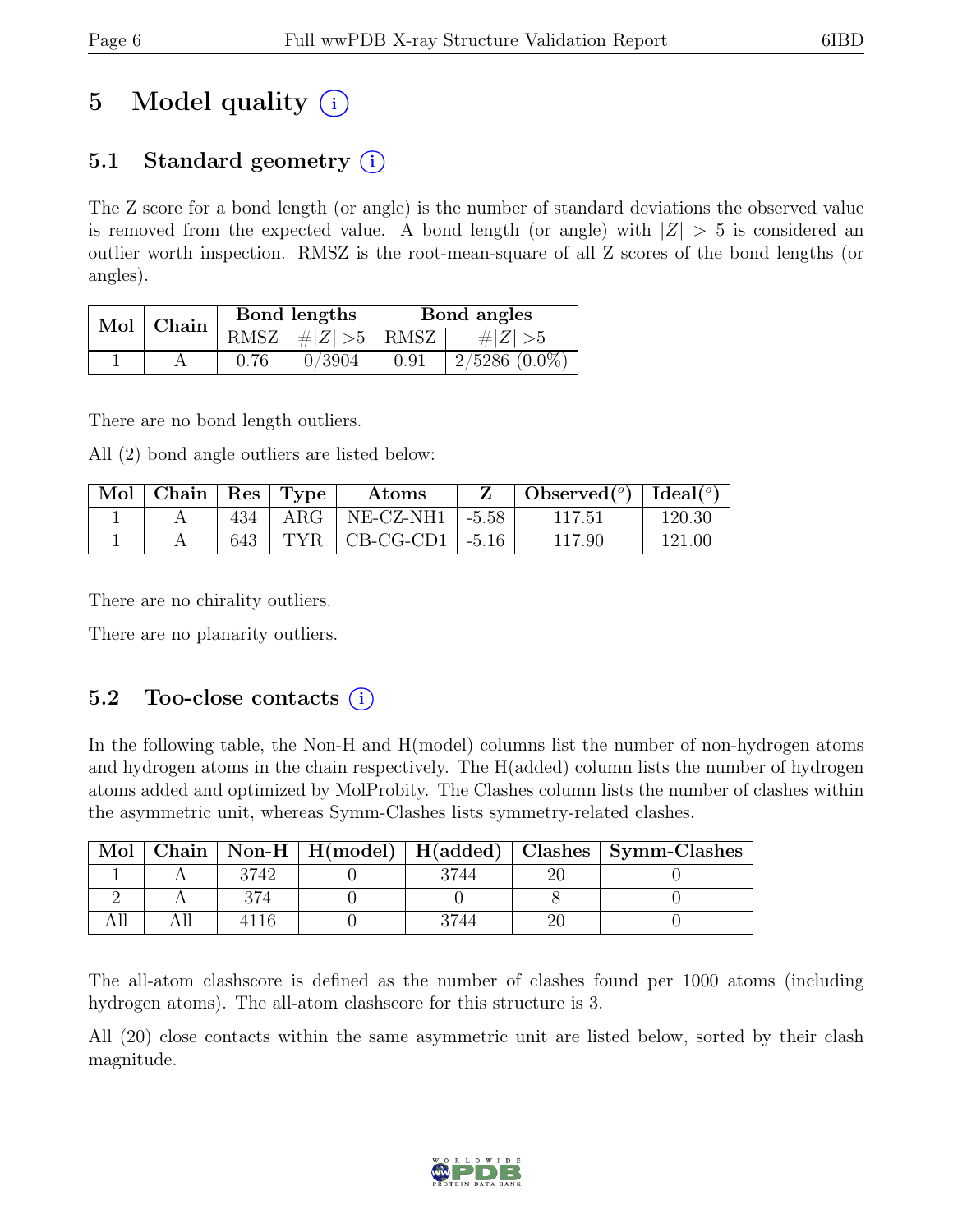| Atom-1                         | Atom-2                     | Interatomic      | Clash           |
|--------------------------------|----------------------------|------------------|-----------------|
|                                |                            | distance $(\AA)$ | overlap $(\AA)$ |
| 1:A:432[A]:LYS:HE3             | 2:A:915:HOH:O              | 1.37             | 1.21            |
| 1:A:546[A]:GLU:HG3             | 2:A:1090:HOH:O             | 1.81             | 0.79            |
| 1: A:635: GLU:OE2              | 2:A:901:HOH:O              | 2.02             | 0.77            |
| 1:A:621[B]:THR:HG21            | 2:A:1111:HOH:O             | 1.84             | 0.77            |
| 1:A:499[B]:ASN:HD22            | 1:A:499[B]:ASN:H           | 1.35             | 0.75            |
| 1:A:546[A]:GLU:CG              | 2:A:1090:HOH:O             | 2.37             | 0.69            |
| 1:A:432[A]:LYS:CE              | 2:A:915:HOH:O              | 2.14             | 0.68            |
| 1:A:617:ASP:O                  | 1:A:621[B]:THR:HG22        | 2.06             | 0.56            |
| 1:A:546[A]:GLU:H               | 1:A:546[A]:GLU:CD          | 2.13             | 0.52            |
| 1: A:618: GLN: HA              | 1:A:621[B]:THR:CG2         | 2.40             | 0.52            |
| $1: A:430: \overline{GLN:NE2}$ | $2:\overline{A:911:HOH:O}$ | 2.44             | 0.51            |
| 1:A:763:GLN:NE2                | 1:A:782:THR:O              | 2.42             | 0.50            |
| 1:A:499[B]:ASN:H               | 1:A:499[B]:ASN:ND2         | 2.08             | 0.48            |
| 1: A:512: GLY:N                | 2:A:902:HOH:O              | 2.20             | 0.46            |
| 1:A:618:GLN:HA                 | 1:A:621[B]:THR:HG22        | 2.00             | 0.44            |
| 1:A:570:SER:N                  | 1:A:571:PRO:CD             | 2.81             | 0.43            |
| 1:A:639:PHE:CD1                | 1:A:690:GLY:HA2            | 2.55             | 0.41            |
| 1: A: 559: LEU: C              | 1:A:559:LEU:HD23           | 2.42             | 0.41            |
| 1:A:769:GLU:OE2                | 1:A:773:GLY:HA2            | 2.21             | 0.40            |
| 1:A:442:PRO:HG2                | 1:A:494:LYS:HE2            | 2.04             | 0.40            |

There are no symmetry-related clashes.

### 5.3 Torsion angles (i)

#### 5.3.1 Protein backbone (i)

In the following table, the Percentiles column shows the percent Ramachandran outliers of the chain as a percentile score with respect to all X-ray entries followed by that with respect to entries of similar resolution.

The Analysed column shows the number of residues for which the backbone conformation was analysed, and the total number of residues.

| Mol   Chain | Analysed                                  |  | Favoured   Allowed   Outliers   Percentiles |
|-------------|-------------------------------------------|--|---------------------------------------------|
|             | $467/463$ (101\%)   455 (97\%)   12 (3\%) |  | 100 100                                     |

There are no Ramachandran outliers to report.

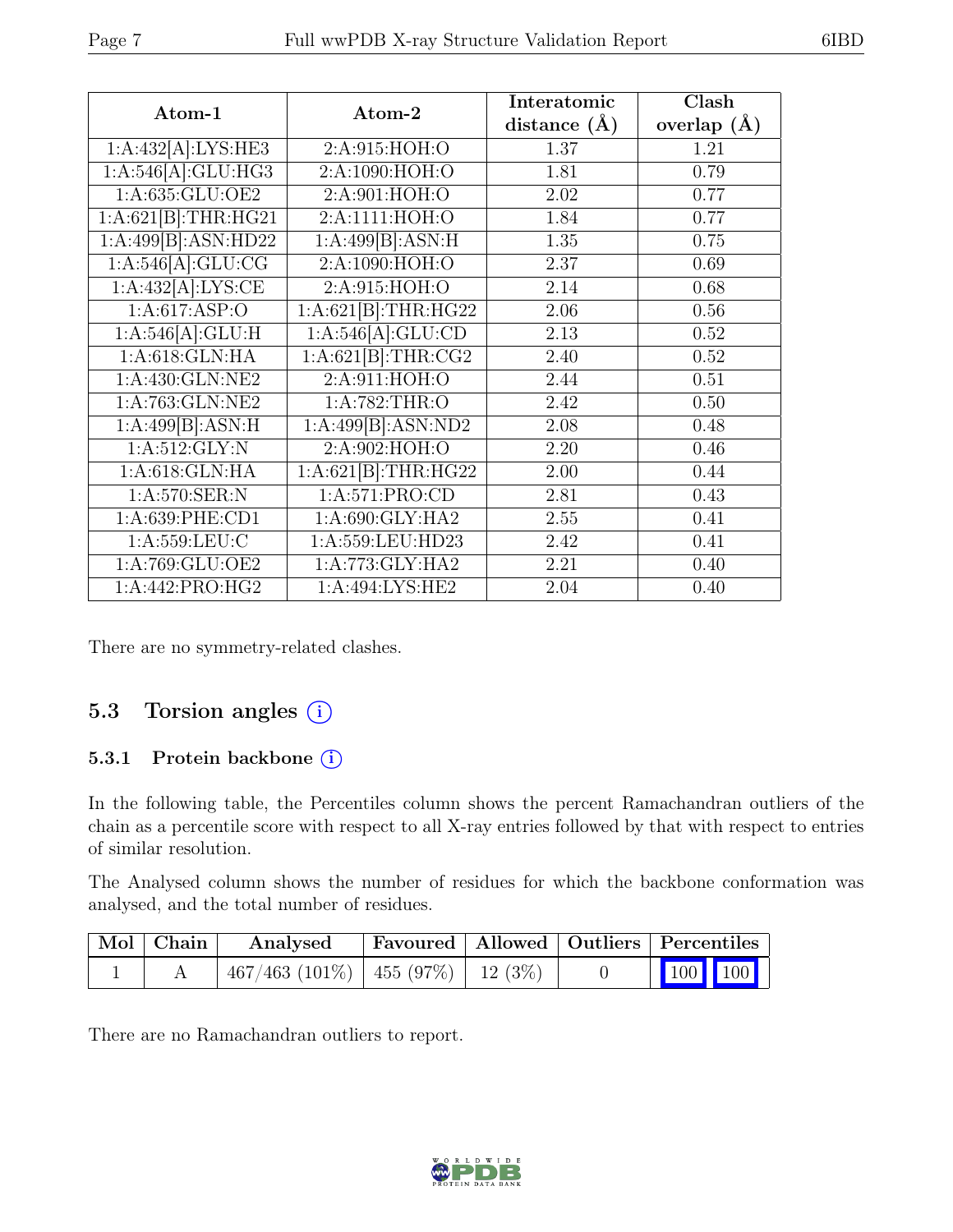#### 5.3.2 Protein sidechains  $(i)$

In the following table, the Percentiles column shows the percent sidechain outliers of the chain as a percentile score with respect to all X-ray entries followed by that with respect to entries of similar resolution.

The Analysed column shows the number of residues for which the sidechain conformation was analysed, and the total number of residues.

| $\vert$ Mol $\vert$ Chain $\vert$ | Analysed                                 | Rotameric   Outliers   Percentiles |              |
|-----------------------------------|------------------------------------------|------------------------------------|--------------|
|                                   | $427/417$ (102\%)   422 (99\%)   5 (1\%) |                                    | <b>71</b> 46 |

All (5) residues with a non-rotameric sidechain are listed below:

| Mol | Chain | Res               | <b>Type</b> |
|-----|-------|-------------------|-------------|
|     |       | 499[A]            | <b>ASN</b>  |
|     |       | $499\overline{B}$ | ASN         |
|     |       | 515               | <b>ASN</b>  |
|     |       | 517               | <b>LEU</b>  |
|     |       | 847               | <b>GLN</b>  |

Sometimes sidechains can be flipped to improve hydrogen bonding and reduce clashes. All (1) such sidechains are listed below:

| Mol | Chain   Res | vpe |
|-----|-------------|-----|
|     |             |     |

#### 5.3.3 RNA  $(i)$

There are no RNA molecules in this entry.

### 5.4 Non-standard residues in protein, DNA, RNA chains  $\circ$

There are no non-standard protein/DNA/RNA residues in this entry.

### 5.5 Carbohydrates  $(i)$

There are no monosaccharides in this entry.

### 5.6 Ligand geometry  $(i)$

There are no ligands in this entry.

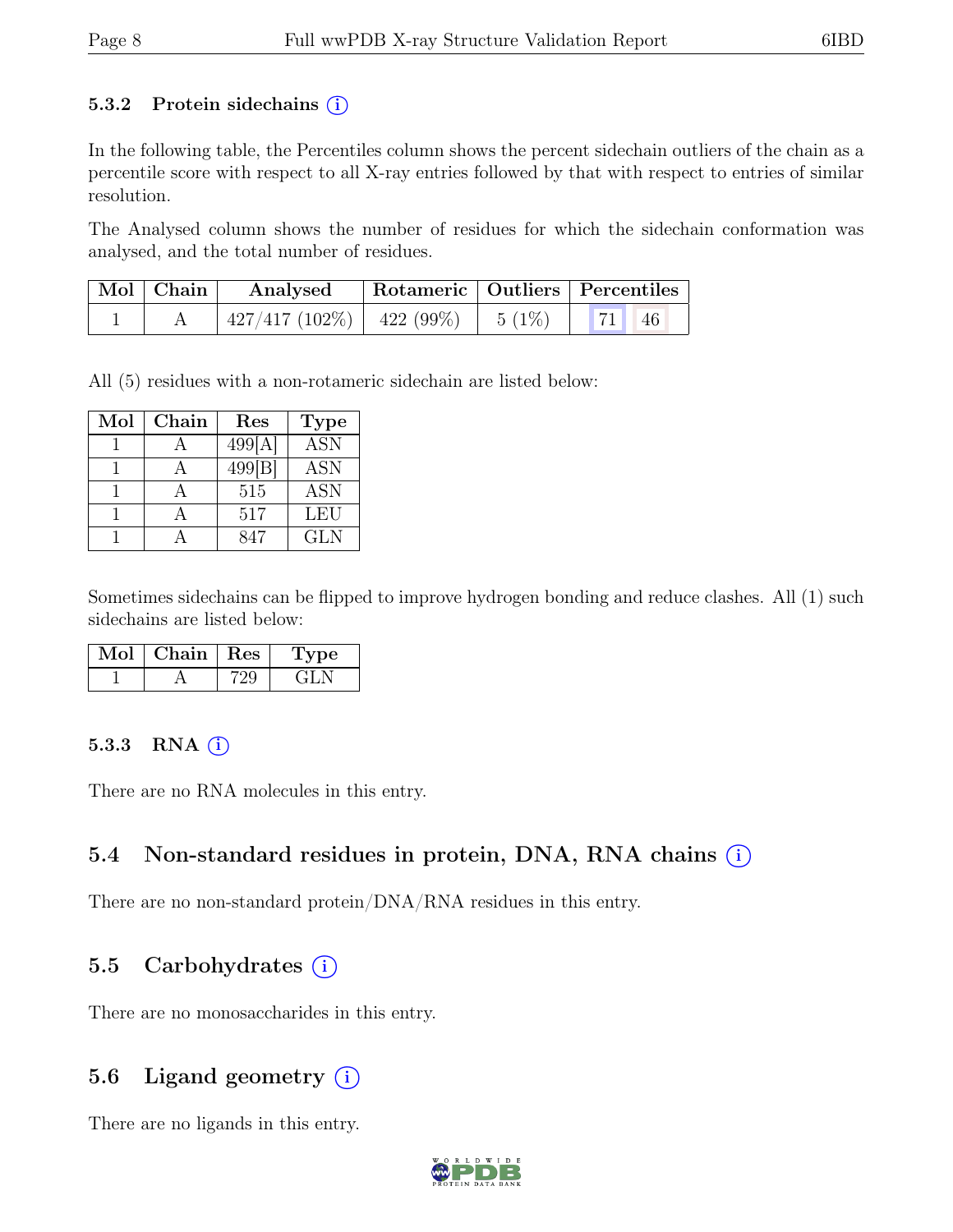# 5.7 Other polymers (i)

There are no such residues in this entry.

# 5.8 Polymer linkage issues (i)

There are no chain breaks in this entry.

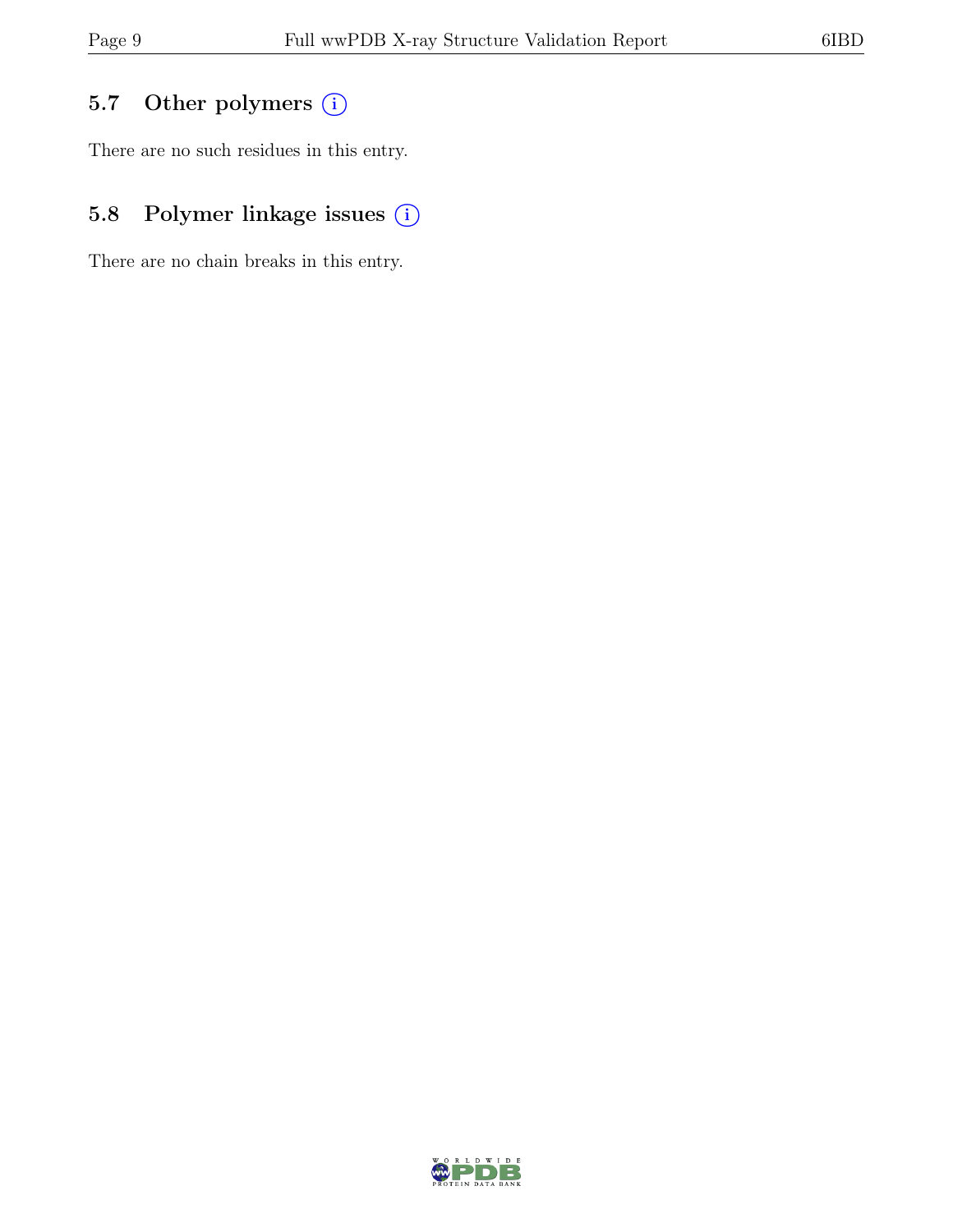# 6 Fit of model and data  $(i)$

## 6.1 Protein, DNA and RNA chains  $(i)$

In the following table, the column labelled ' $\#\text{RSRZ}>2$ ' contains the number (and percentage) of RSRZ outliers, followed by percent RSRZ outliers for the chain as percentile scores relative to all X-ray entries and entries of similar resolution. The OWAB column contains the minimum, median,  $95<sup>th</sup>$  percentile and maximum values of the occupancy-weighted average B-factor per residue. The column labelled 'Q< 0.9' lists the number of (and percentage) of residues with an average occupancy less than 0.9.

| $\mid$ Mol $\mid$ Chain | Analysed        | $\mid$ <rsrz></rsrz> | $\#\text{RSRZ}\text{>2}$       | $\mid$ OWAB(Å <sup>2</sup> ) $\mid$ Q<0.9 |  |
|-------------------------|-----------------|----------------------|--------------------------------|-------------------------------------------|--|
|                         | $448/463(96\%)$ | 0.09                 | $16(3\%)$ 42 46 9, 18, 43, 100 |                                           |  |

All (16) RSRZ outliers are listed below:

| Mol          | Chain            | Res    | <b>Type</b>             | <b>RSRZ</b> |
|--------------|------------------|--------|-------------------------|-------------|
| 1            | A                | 516    | <b>THR</b>              | 6.6         |
| $\mathbf{1}$ | $\boldsymbol{A}$ | 772    | GLU                     | 6.1         |
| $\mathbf{1}$ | $\overline{A}$   | 515    | <b>ASN</b>              | 5.8         |
| $\mathbf{1}$ | $\overline{A}$   | 771    | <b>SER</b>              | 5.2         |
| $\mathbf{1}$ | $\overline{A}$   | 773    | $\overline{\text{GLY}}$ | 4.9         |
| $\mathbf{1}$ | $\mathbf{A}$     | 716    | <b>VAL</b>              | 4.8         |
| $\mathbf{1}$ | $\overline{A}$   | 513    | ILE                     | 4.5         |
| $\mathbf{1}$ | $\overline{A}$   | 517    | LEU                     | 3.6         |
| $\mathbf{1}$ | $\overline{A}$   | 512    | <b>GLY</b>              | 3.1         |
| $\mathbf{1}$ | $\overline{A}$   | 770    | $\overline{\text{GLY}}$ | 3.0         |
| $\mathbf{1}$ | $\overline{A}$   | 514    | ALA                     | 2.7         |
| $\mathbf{1}$ | A                | 789    | ILE                     | 2.5         |
| $\mathbf{1}$ | $\overline{A}$   | 518    | <b>GLY</b>              | 2.5         |
| $\mathbf{1}$ | $\mathbf{A}$     | 596[A] | TRP                     | 2.2         |
| $\mathbf{1}$ | $\mathbf{A}$     | 732    | PHE                     | 2.1         |
| $\mathbf{1}$ | $\overline{A}$   | 728    | <b>GLY</b>              | 2.1         |

### 6.2 Non-standard residues in protein, DNA, RNA chains (i)

There are no non-standard protein/DNA/RNA residues in this entry.

### 6.3 Carbohydrates  $(i)$

There are no monosaccharides in this entry.